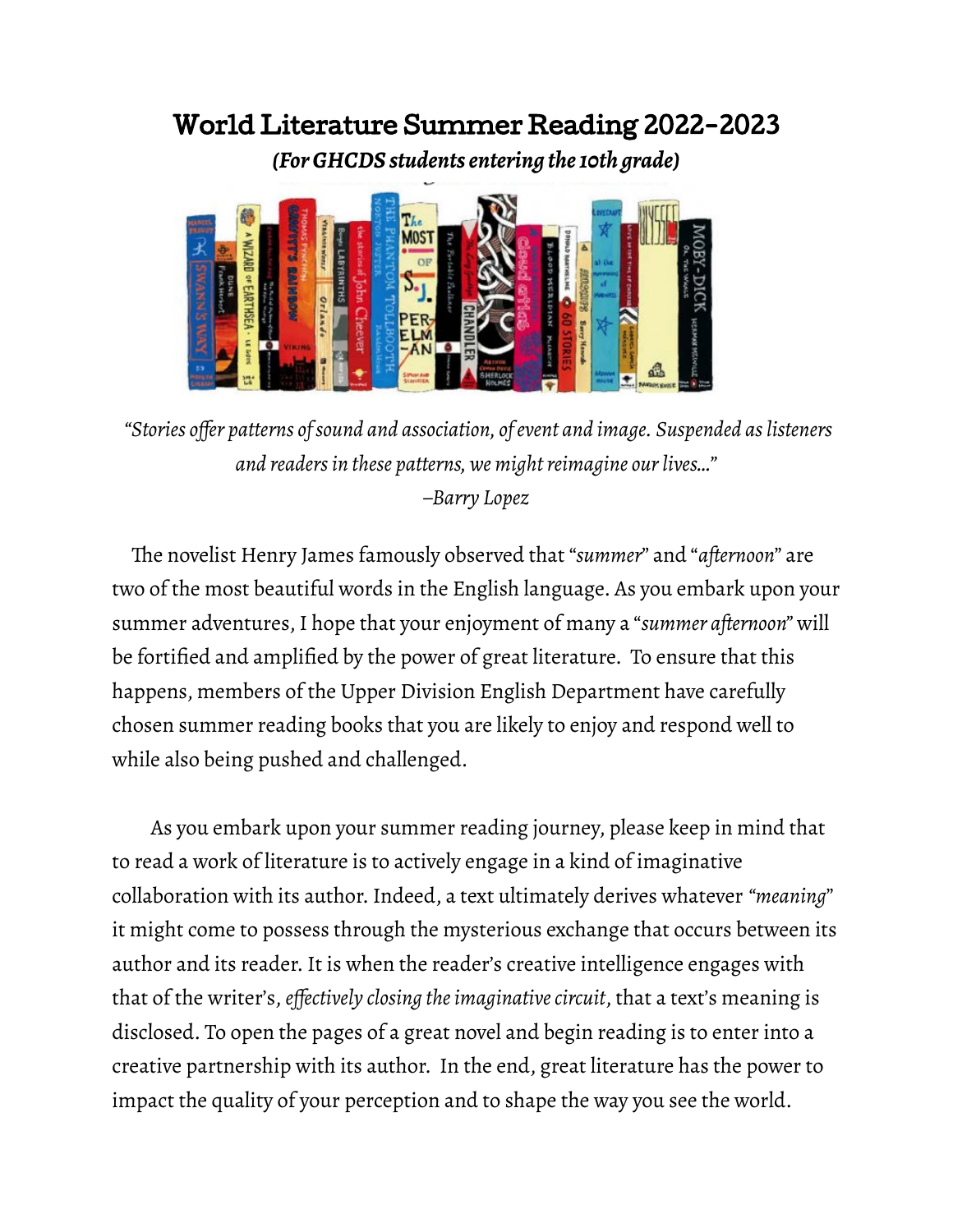Literature can enhance and nourish your natural sensibilities in surprising and profound ways.

Finally, I would like you to consider what **Life of Pi** author Yann Martel has to say about the art of reading:

*"Books make us climb higher, and I always have my hand on a book, as if on a banister. But unlike some readers I know who effortlessly bound up stairs four steps at a time, floor after floor, never stopping to catch their breath, I creep up slowly. If there is an autobiographical character in my novel Life of Pi, it's not Pi, it's the sloth. To me a good book is like a rich lode of leaves and I can read only so many pages before my tummy gets full and I nod off. My banister is more of a branch and from it I hang up- side down, nursing the book that is feeding my dreams. I read it slowly, but continuously. Otherwise I would starve."*

So, go off and find a proverbial branch from which to "*hang upside-down*" and spend your *summer afternoons* letting the nourishing lode of these great books feed your dreams. Have a great summer!

Sincerely, Mr. Canning

PS: If you have any questions about completing your summer reading assignments, feel free to email me at anytime over the summer months: [JCanning@GHCDS.org](mailto:JCanning@GHCDS.org)

## **World Literature Summer Reading List 2022-2023**

| Choose ONE novel from the list below |
|--------------------------------------|
|--------------------------------------|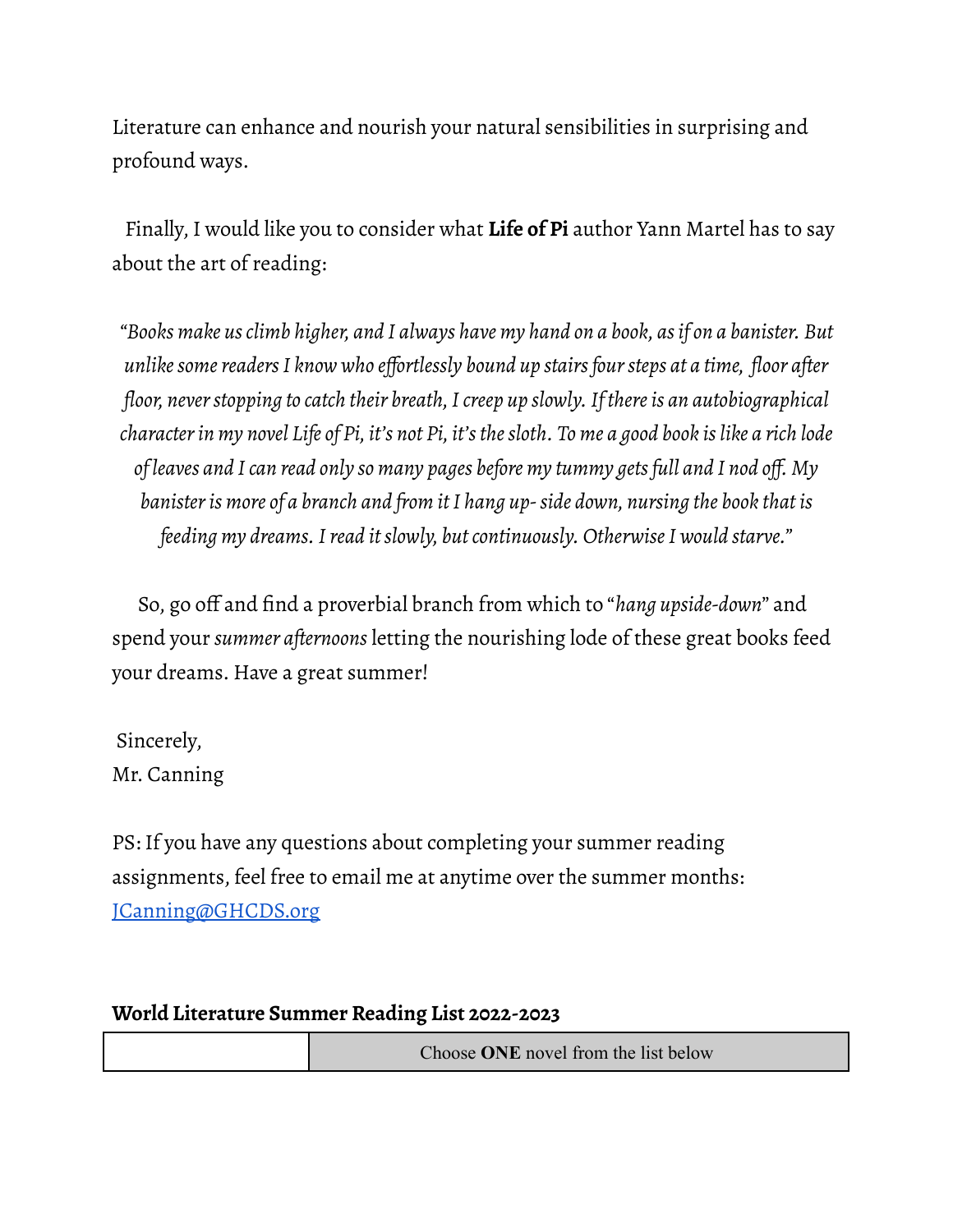

**The Housekeeper and the Professor** (Yoko Ogawa) **JAPAN**

He is a brilliant math Professor with a peculiar problem―ever since a traumatic head injury, he has lived with only eighty minutes of short-term memory. She is an astute young Housekeeper―with a ten-year-old son―who is hired to care for the Professor.

And every morning, as the Professor and the Housekeeper are introduced to each other anew, a strange and beautiful relationship blossoms between them. Though he cannot hold memories for long (his brain is like a tape that begins to erase itself every eighty minutes), the Professor's mind is still alive with elegant equations from the past. And the numbers, in all of their articulate order, reveal a sheltering and poetic world to both the Housekeeper and her young son. The Professor is capable of discovering connections between the simplest of quantities—like the Housekeeper's shoe size—and the universe at large, drawing their lives ever closer and more profoundly together, even as his memory slips away.



### **All The Light We Cannot See** (Anthony Doerr) **EUROPE**

When Marie Laure goes blind, aged six, her father builds her a model of their Paris neighborhood, so she can memorize it with her fingers and then navigate the real streets. But when the Germans occupy Paris, father and daughter flee to Saint-Malo on the Brittany coast, where Marie-Laure's agoraphobic great uncle lives in a tall, narrow house by the sea wall. In another world in Germany, an orphan boy, Werner, is enchanted by a crude radio. He becomes a master at building and fixing radios, a talent ultimately makes him a highly specialized tracker of the Resistance. Werner travels through the heart of Hitler Youth to the far-flung outskirts of Russia, and finally into Saint-Malo, where his path converges with Marie-Laure. Deftly interweaving the lives of Marie-Laure and Werner, Doerr illuminates the ways, against all odds, people try to be good to one another. Ten years in the writing, ALL THE LIGHT WE CANNOT SEE is his most ambitious and dazzling work.